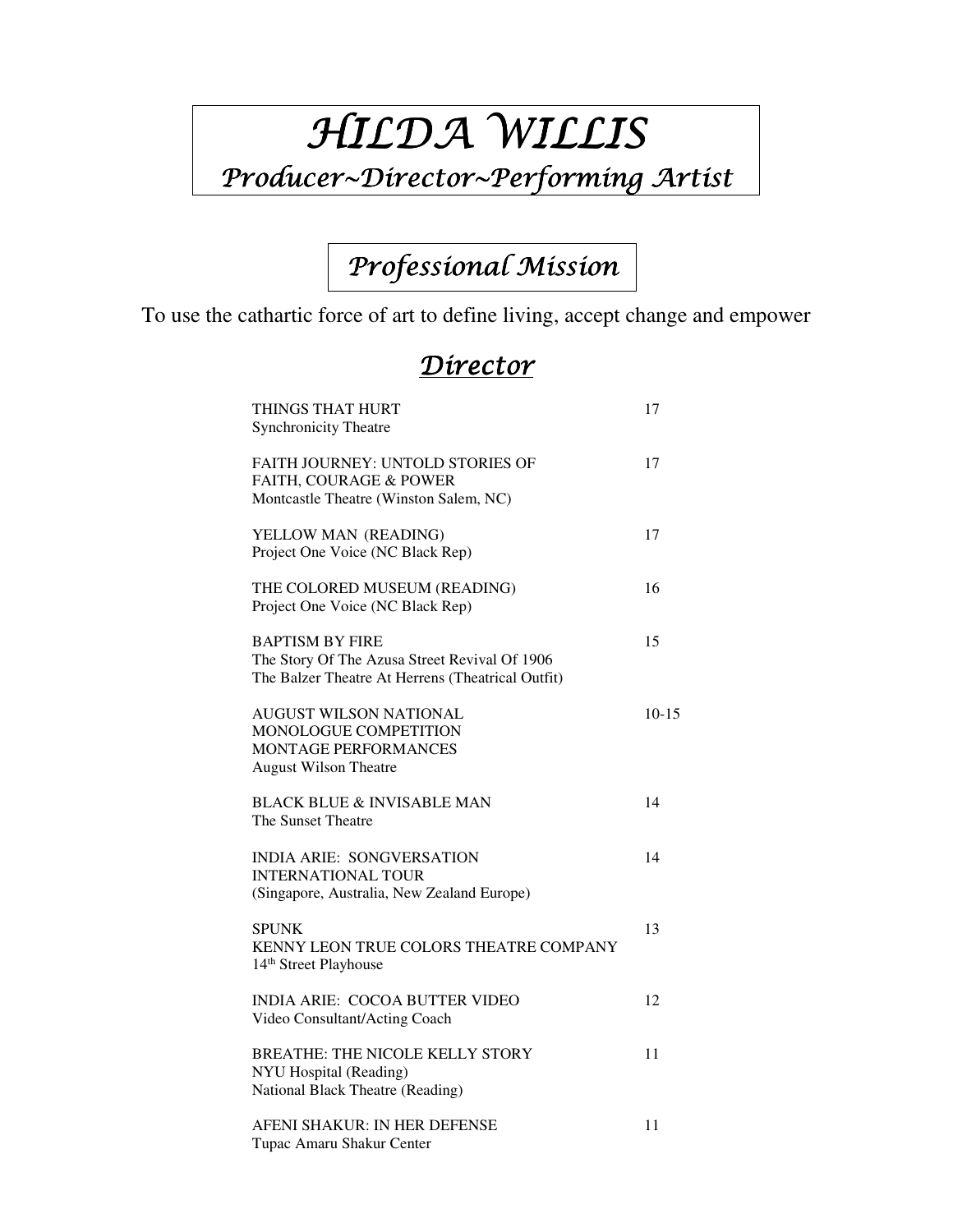| INDIA ARIE: OPEN DOOR LIVE LISTENING<br><b>PERFORMANCE</b><br>7 Stages, Atlanta<br>Ebony Repertory Theatre, Los Angeles<br>The Tel Aviv Performing Arts Center, Tel Aviv, Israel | $10 - 11$ |
|----------------------------------------------------------------------------------------------------------------------------------------------------------------------------------|-----------|
| <b>BLACK NATIVITY</b><br>The Barn Dinner Theatre Greensboro, NC                                                                                                                  | 10        |
| I DIDN'T CRY<br>(Los Angeles/Atlanta)                                                                                                                                            | $09-10$   |
| STANDING THE TEST OF TIME<br>NBTF (Reading)                                                                                                                                      | 09        |
| <b>INDIA ARIE: VOL 2: LOVE &amp; POLITICS</b><br><b>National Tour</b>                                                                                                            | 09        |
| THE WAY OUT<br>Promenade Playhouse, Santa Monica, CA                                                                                                                             | 09        |
| A BLACK GIRL'S SONG<br>Featuring India.Arie                                                                                                                                      | 08        |
| THE PEOPLE OF CLARENDON COUNTY<br><b>CELEBRITY READING</b><br>Producing Director for New York/Chicago/Atlanta (NBAF)                                                             | 08        |
| <b>OTHELLO</b><br>Clark Atlanta University                                                                                                                                       | 07        |
| <b>INDIA ARIE: VOL 1: TESTIMONY TOUR</b><br>National Tour                                                                                                                        | 06        |
| <b>SHAKIN THE MESS OUT OF MISERY</b><br>Paul Roberson Theatre (NC)                                                                                                               | 06        |
| PROGESSIVE DEMOCRATIC CONVENTION<br>Gala - Opening Performance (DC)                                                                                                              | 05        |
| WHO WILL SING FOR LENA<br><b>Push Push Theatre</b>                                                                                                                               | 05        |
| <b>FROM WHORES TO MATRIACH</b><br>14 <sup>TH</sup> Street Playhouse / NBAF                                                                                                       | 04        |
| STANDING THE TEST OF TIME<br><b>NBAF New Works Series</b>                                                                                                                        | $02-03$   |
| AS LONG AS LIFE LASTS<br>The Beam Theatre                                                                                                                                        | 01        |
| I DIDN'T CRY<br>14 <sup>th</sup> Street Playhouse                                                                                                                                | 00        |
| LIVING YOUR ART SHOWCASE<br><b>National Black Theatre</b>                                                                                                                        | 99        |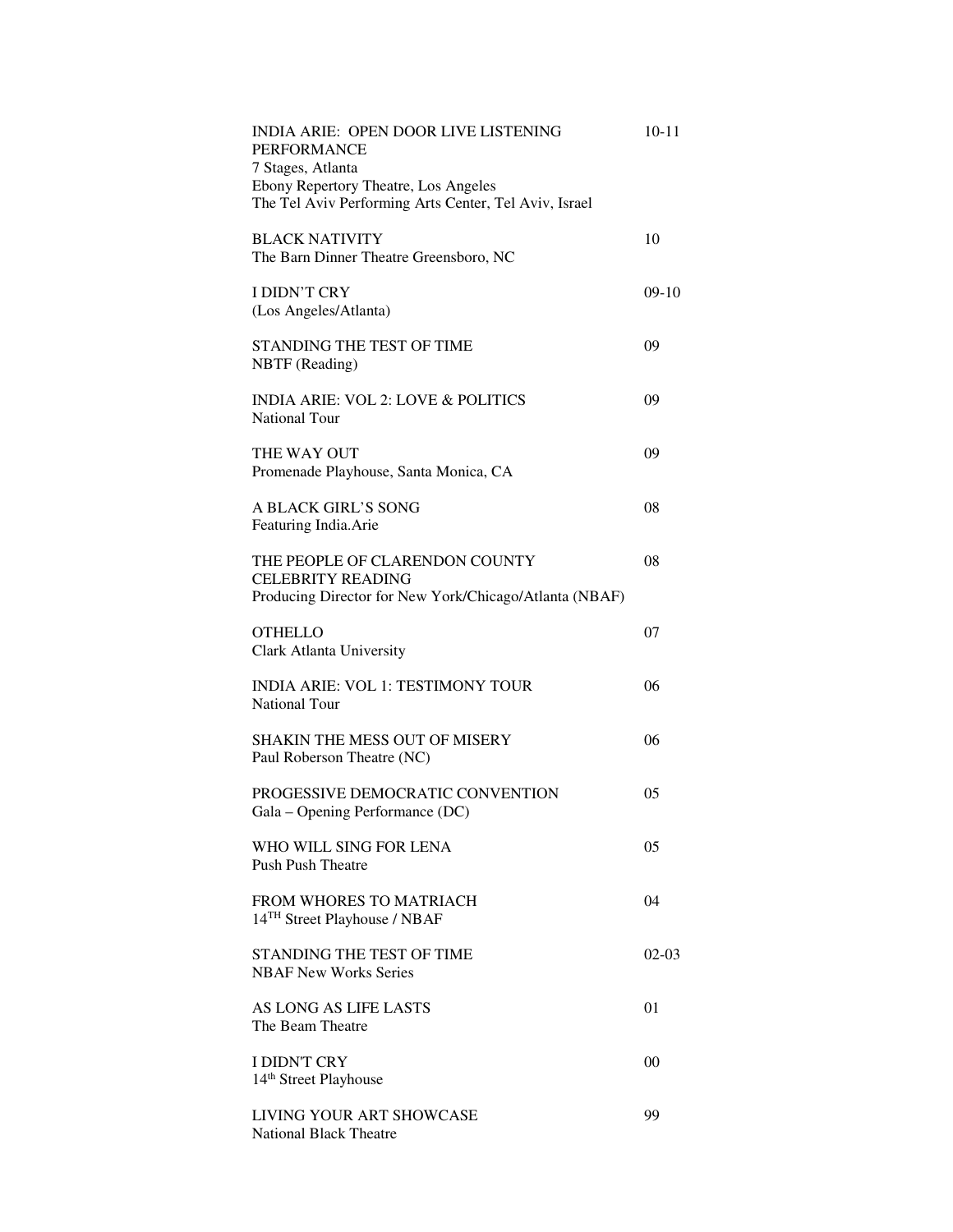| <b>N'ZINGA'S CHILDREN</b><br><b>National Black Theatre</b>                                                       | 98    |
|------------------------------------------------------------------------------------------------------------------|-------|
| PRESIDENT'S SUMMIT<br><b>Televised Performance</b><br>CityKids Foundation                                        | 98    |
| NICKELODEON/BIG HELP<br><b>Washington DC/Congress</b><br>CityKids Foundation                                     | 98    |
| ON THE EDGE (Musical)<br>Vineyard, Mint, Trilogy, Aaron Davis Hall<br>National Black Theatre, CSC Theatre's      | 96-98 |
| <b>KAYLA'S STORY</b><br>Boys & Girls Club<br><b>National Convention/Denver</b>                                   | 97    |
| U.S.T.A. (ARTHUR ASHE STADIUM)<br><b>Televised Opening</b><br>CityKids Foundation                                | 97    |
| THE BLUES AND LANGSTON HUGHES<br><b>NYC School Tour</b>                                                          | 96    |
| ALWAYS MILES AHEAD (Musical)<br>Mind Builders Creative Arts Center                                               | 95    |
| NO LAUGHING MATTER (Musical)<br>Apollo Theatre                                                                   | 95    |
| WISH (Musical)<br><b>Bronx Community College</b>                                                                 | 94    |
| <b>SHOWCASE PRSENTATIONS</b><br>Billy Holiday Theatre, Theatre for the New City,<br><b>Musical Theatre Works</b> | 94    |
| <b>CUT FROM THE SAME CLOTH</b><br>Musical Theatre Works, Uptown Comedy Club (FOX)                                | 94    |
| <b>AFRICA'S CHILDREN</b><br><b>Black Spectrum/Red Carpet Theatre</b>                                             | 92-93 |
| <b>HEAVEN SENT</b><br><b>National Black Theatre</b>                                                              | 92    |
| <b>SING ON MS. GRIOT</b><br><b>National Black Theatre</b>                                                        | 90    |
| <b>IMAGES IN SAINT MARTIN</b><br>St. Martin (Dinner Theatre)                                                     | 86    |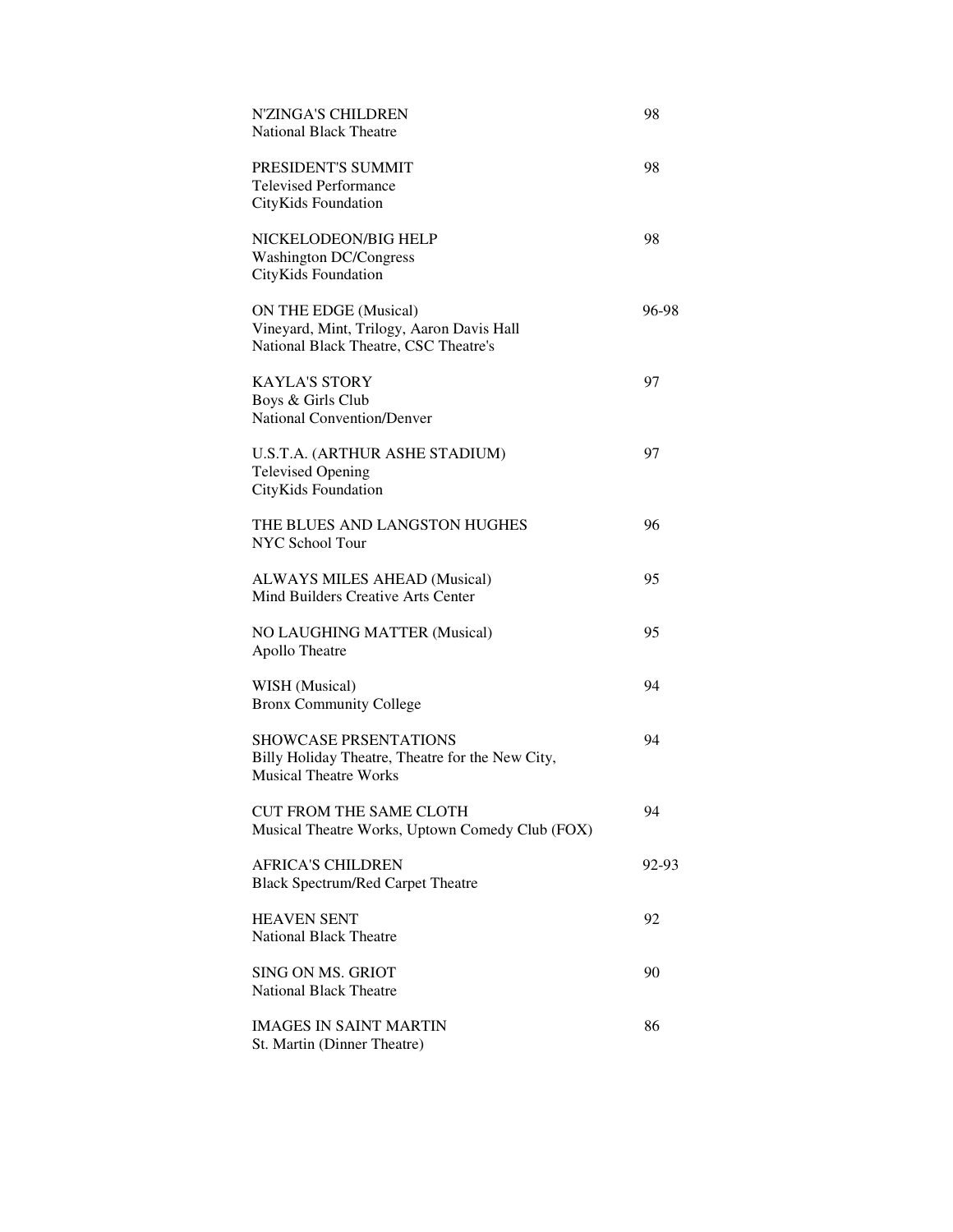### Producer

| A WOMAN'S WORK: WOMEN'S HISTORY<br><b>MONTH CELEBRATION</b><br><b>Fulton County Southwest Arts Center</b> | 14             |
|-----------------------------------------------------------------------------------------------------------|----------------|
| MAD AT MILES: A BLACK WOMAN'S<br><b>GUIDE TO TRUTH</b><br>7 Stages                                        | 11             |
| LIVING YOUR ART READING SERIES<br>New Works                                                               | $08-11$        |
| A BLACK GIRL'S SONG                                                                                       | 08             |
| PROGESSIVE DEMOCRATIC CONVENTION<br><b>GALA - OPENING PERFORMANCE</b>                                     | 0 <sub>5</sub> |
| FROM WHORES TO MATRIACH<br>14 <sup>TH</sup> Street Playhouse / NBAF                                       | 04             |
| STANDING THE TEST OF TIME<br><b>NBAF New Works Series</b>                                                 | $02-03$        |
| AS LONG AS LIFE LASTS<br>The Beam                                                                         | 01             |
| LIVING YOUR ART SHOWCASE<br>The Beam, 14 <sup>th</sup> Street Playhouse                                   | 01             |
| <b>CUT FROM THE SAME CLOTH</b><br>Musical Theatre Works, Uptown Comedy Club (FOX)                         | 94             |
| <b>READING SERIES</b><br><b>National Black Theatre</b>                                                    | 93             |
| <b>JAZZ CONCERTS</b>                                                                                      |                |

Indigo Blues, La Famille, Sweet Waters, The Apollo Sound Stage